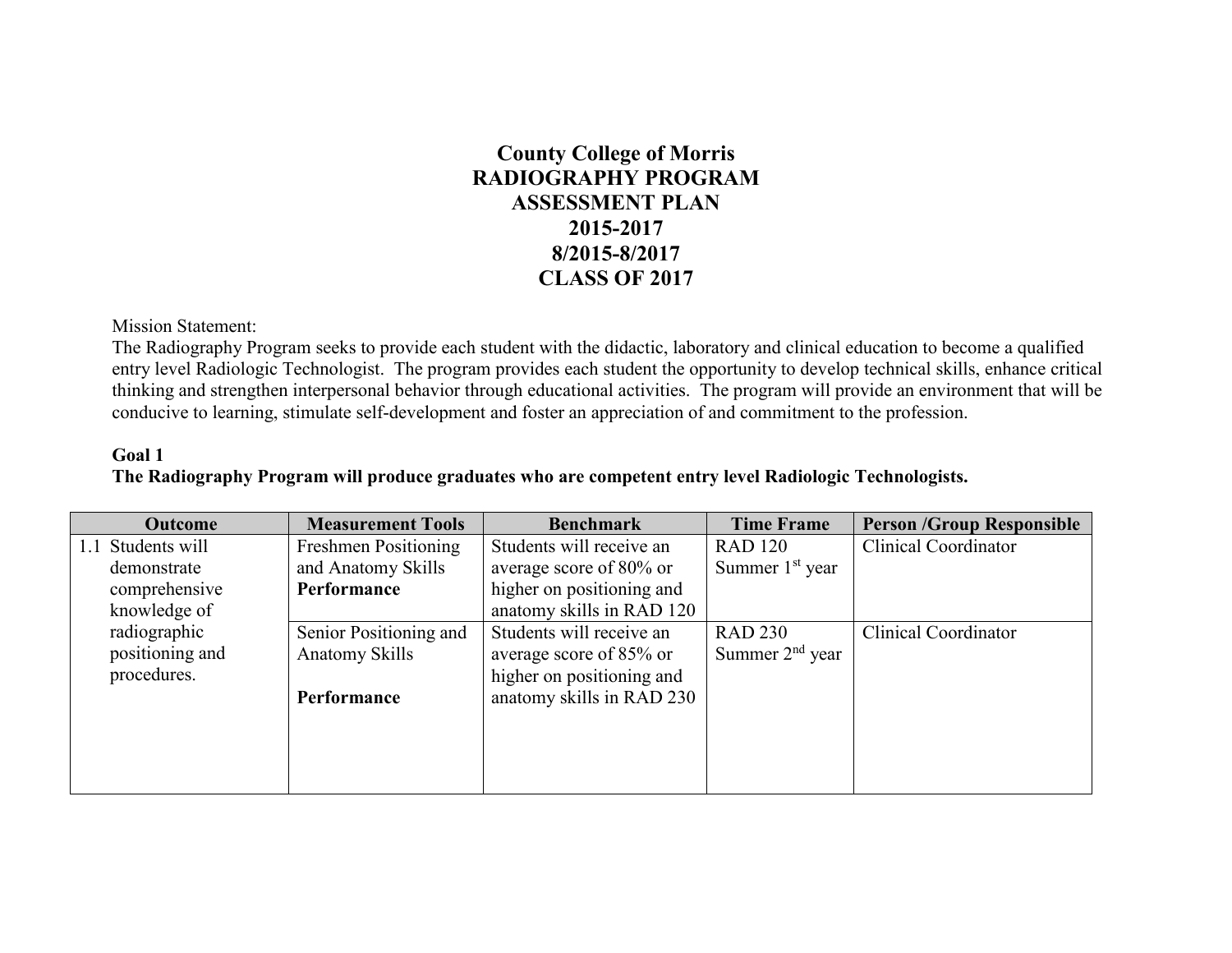| Exit Exam              | 70% of senior students          | <b>RAD 230</b>    | <b>Clinical Coordinator</b> |
|------------------------|---------------------------------|-------------------|-----------------------------|
| Capstone               | will pass the exit exam on      | Summer $2nd$ year |                             |
|                        | the first attempt               |                   |                             |
| RAD 204 Test I         | 60% of students will score      | RAD 204 Fall      | Program Director            |
| Comprehensive Exam     | a grade of 65 or higher on      | $2nd$ year        |                             |
| of first year courses  | this exam given no              |                   |                             |
| <b>Test Internally</b> | studying preparation.           |                   |                             |
| <b>Developed</b>       |                                 |                   |                             |
| Graduate Survey        | Responding graduates will       | Six months post   | Program Director            |
|                        | respond to question 2 on        | graduation        |                             |
|                        | the graduate survey with a      |                   |                             |
|                        | $\geq$ 4 or higher on a 5 point |                   |                             |
|                        | scale.                          |                   |                             |
| <b>Employer Survey</b> | Employers responding will       | Six months post   | Program Director            |
|                        | indicate they were satisfied    | graduation        |                             |
|                        | with the graduate ability to    |                   |                             |
|                        | perform procedures by a         |                   |                             |
|                        | score of 4 or higher on         |                   |                             |
|                        | question 2 and 7 of the         |                   |                             |
|                        | employer survey (5 point        |                   |                             |
|                        | scale)                          |                   |                             |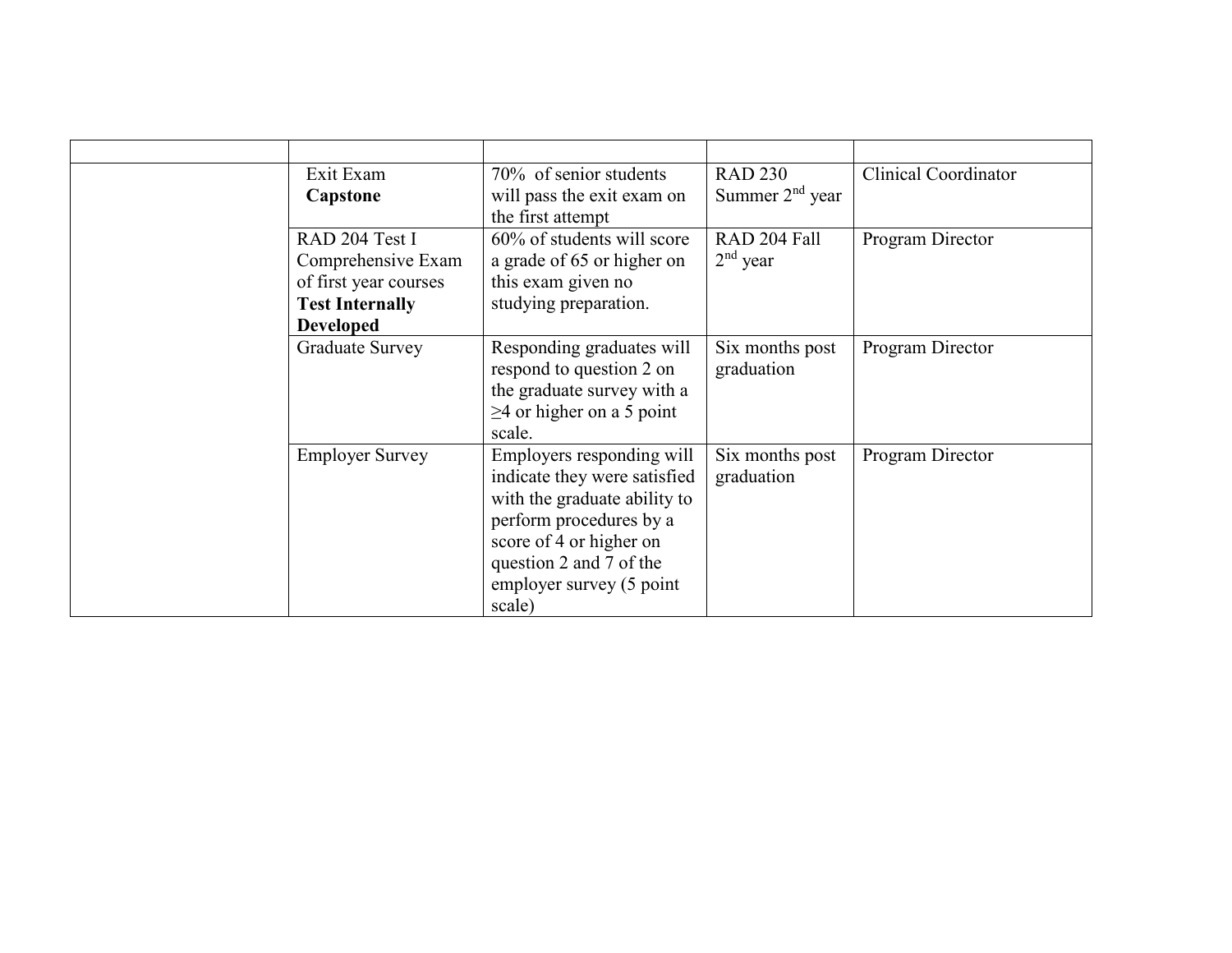| <b>Outcome</b>         | <b>Measurement Tools</b>    | <b>Benchmark</b>                  | <b>Time Frame</b>             | <b>Person /Group Responsible</b> |
|------------------------|-----------------------------|-----------------------------------|-------------------------------|----------------------------------|
| 1.2 The graduate will  | RAD 100 Test I              | The class average grade on        | Fall Semester 1 <sup>ST</sup> | Program Faculty                  |
| demonstrate            | principles of radiation     | Test I will be 80% or             | year                          |                                  |
| knowledge of the       | protection                  | higher                            |                               |                                  |
| practice of radiation  | <b>Test Results</b>         |                                   |                               |                                  |
| protection and patient | RAD 220 Test I              | Students enrolled in RAD          | <b>Spring Semester</b>        | Program Faculty                  |
| safety skills          | principles of radiation     | 220 will have a class             | $2nd$ year                    |                                  |
|                        | biology                     | average of 80% or greater         |                               |                                  |
|                        | <b>Test Results and</b>     | on Test I                         |                               |                                  |
|                        | <b>Internally Developed</b> |                                   |                               |                                  |
|                        | Positioning Skills          | Students will properly            | RAD 120 Summer                | <b>Clinical Coordinator</b>      |
|                        | Question 9                  | shield during positioning         | Semester $1st$ year;          |                                  |
|                        |                             | skills testing with a score       | RAD 230 Summer                |                                  |
|                        | Performance                 | of 9 or better on a 10 point      | Semester $2nd$ year           |                                  |
|                        |                             | scale                             |                               |                                  |
|                        | <b>Clinical Competency</b>  | Students will average $\geq$ 3    | RAD 117 Spring                | <b>Clinical Coordinator</b>      |
|                        | Evaluation Form -           | on scale of 4-0                   | Semester $1st$ year;          |                                  |
|                        | Section C $#4;$             |                                   | RAD 227 Spring                |                                  |
|                        | <b>Embedded Items</b>       |                                   | Semester $2nd$ year           |                                  |
|                        | Clinical Profile -          | Students will score $\geq$ 2.5 or | RAD 120 Summer                | <b>Clinical Coordinator</b>      |
|                        | Section I#25 of second      | better on a 3 point scale.        | Semester $1st$ year;          |                                  |
|                        | profile; Embedded           |                                   | RAD 230 Summer                |                                  |
|                        | Items                       |                                   | Semester $2nd$ year           |                                  |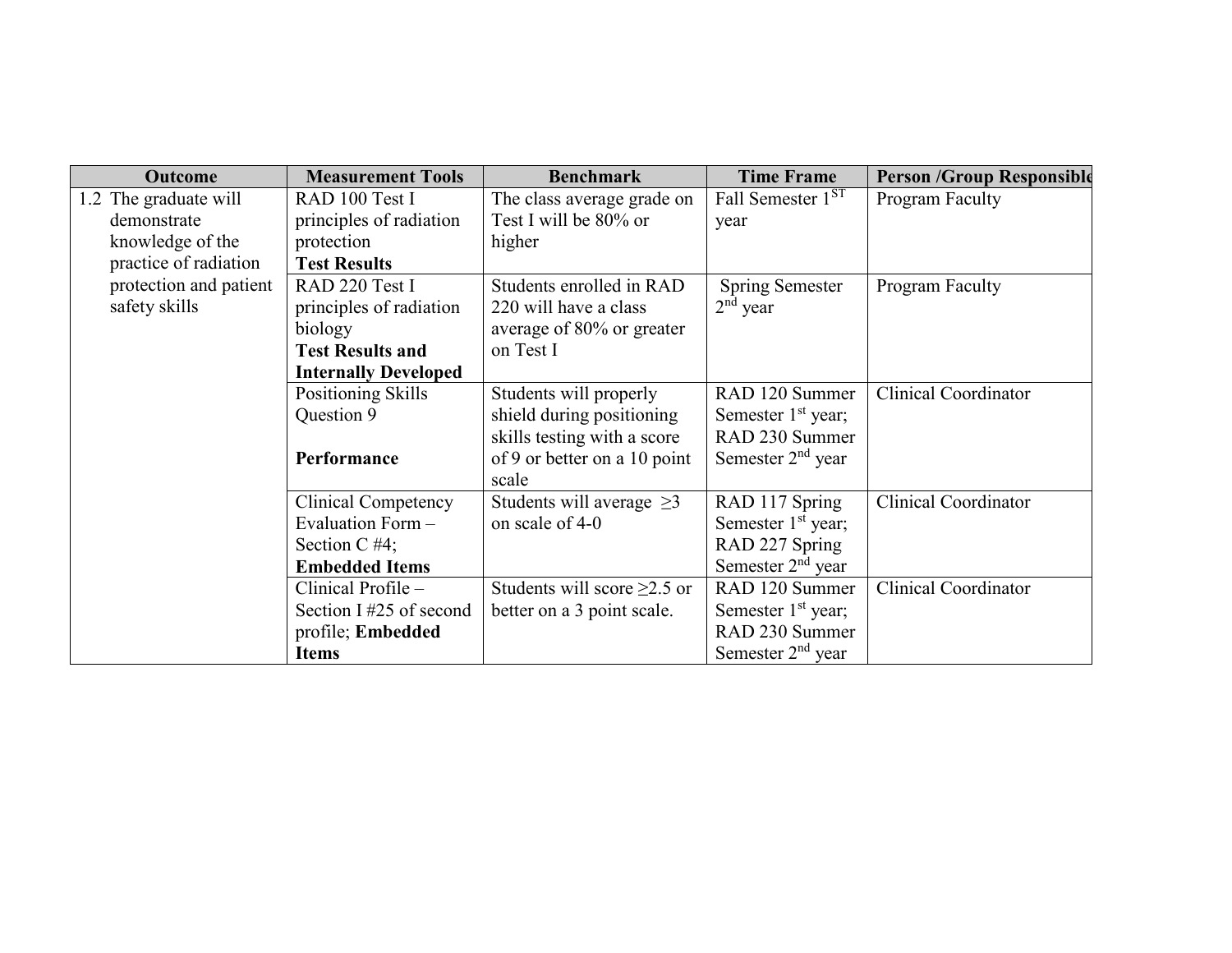## **Goal 2: The Radiography Program will produce graduates who will practice effective communication skills, radiation protection and patient safety skills.**

| <b>Outcome</b>       | <b>Measurement Tools</b>   | <b>Benchmark</b>                 | <b>Time Frame</b>             | <b>Person /Group Responsible</b> |
|----------------------|----------------------------|----------------------------------|-------------------------------|----------------------------------|
| 2.1 Students will    | Successful completion      | The students will receive        | Fall Semester 2 <sup>nd</sup> | Program Faculty                  |
| demonstrate written  | of written research        | an average score of $\geq 80\%$  | year                          |                                  |
| communication skills | paper in RAD 207.          | or greater                       |                               |                                  |
|                      | <b>Rubrics</b>             |                                  |                               |                                  |
|                      | Written and Oral           | Students will average $\geq 90$  | RAD 114 Spring                | Program Faculty                  |
|                      | presentation in RAD        | or higher on the oral and        | Semester 1 <sup>st</sup> year |                                  |
|                      | 114 Rubrics and            | written presentation             |                               |                                  |
|                      | Performance                |                                  |                               |                                  |
| 2.2 Students will    | Oral presentation in       | Students will average $\geq 85$  | RAD 200 Fall                  | Program Faculty                  |
| demonstrate oral     | RAD 200 Pathology          | or higher on the oral            | Semester 2 <sup>nd</sup> year |                                  |
| communication skills | Performance                | presentation                     |                               |                                  |
|                      | <b>Employer Survey</b>     | Responding employers will        | Six months post               | Program Director                 |
|                      |                            | rate graduate interpersonal      | graduation                    |                                  |
|                      |                            | skills as $\geq$ 4 or better for |                               |                                  |
|                      |                            | Question 4 and 5 on a 5          |                               |                                  |
|                      |                            | point scale                      |                               |                                  |
|                      |                            |                                  |                               |                                  |
|                      | <b>Clinical Competency</b> | Students will score equal        | RAD 117 Spring                | <b>Clinical Coordinator</b>      |
|                      | <b>Evaluation Form</b>     | or greater 3 or better on a 4    | Semester 1 <sup>st</sup> year |                                  |
|                      | Section A #5 RAD 117       | point scale                      |                               |                                  |
|                      | <b>Embedded Items</b>      |                                  |                               |                                  |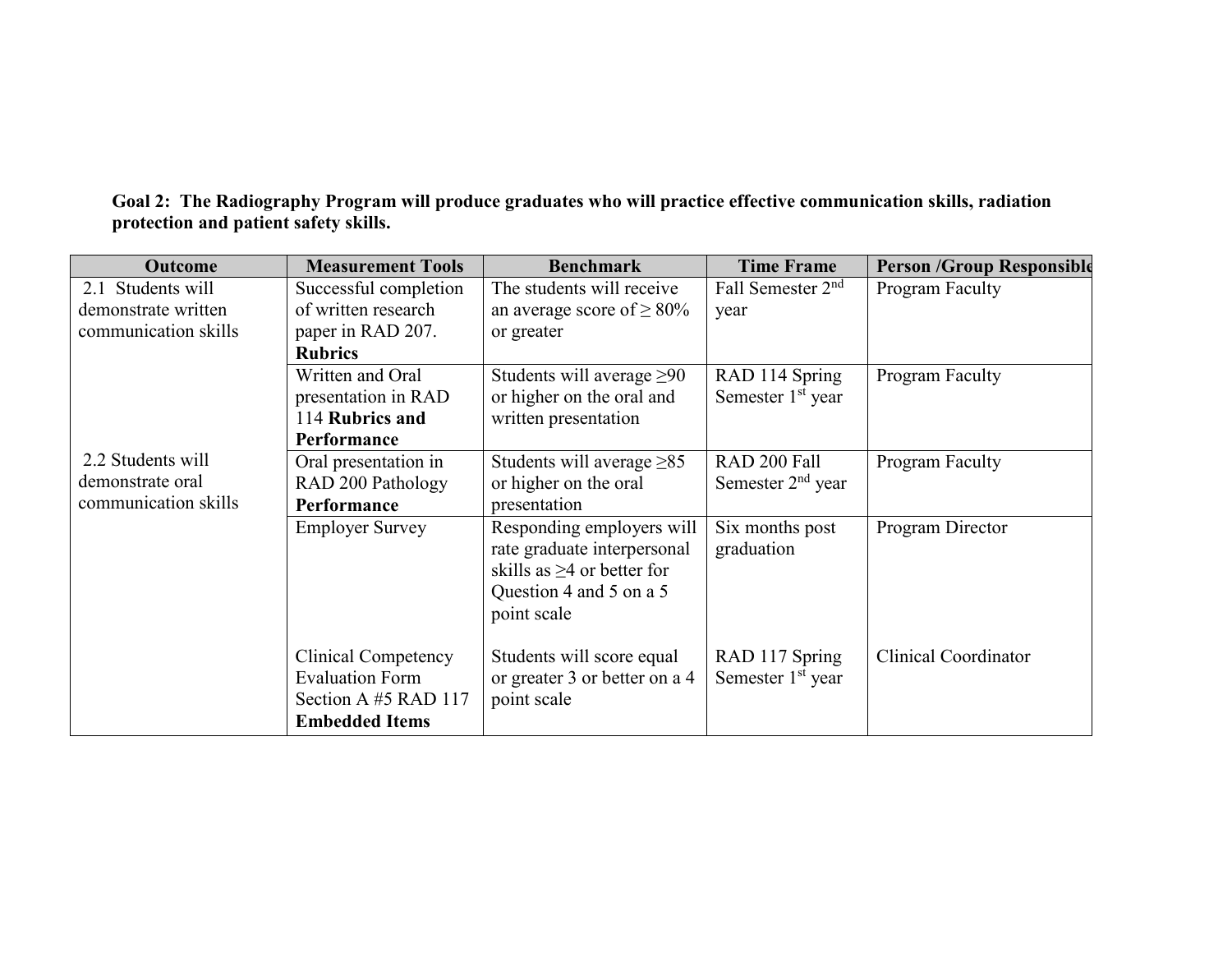### **Goal 3: The Radiography Program will produce graduates who will demonstrate critical thinking and problem solving skills.**

| <b>Outcome</b>            | <b>Measurement Tools</b>        | <b>Benchmark</b>                 | <b>Time Frame</b>             | <b>Person /Group Responsible</b> |
|---------------------------|---------------------------------|----------------------------------|-------------------------------|----------------------------------|
| 3.1 The student will      | RAD 210 Final Exam              | Students will score $\geq 80$ or | RAD 204 Fall                  | Program Faculty                  |
| apply problem             | Average                         | higher on their RAD 210          | Semester $2nd$ year           |                                  |
| solving and critical      | <b>Test Results</b>             | Exam                             |                               |                                  |
| thinking skills as a      | <b>Clinical Profile Section</b> | Students will score a $>3$ or    | RAD 117 Spring                | <b>Clinical Coordinator</b>      |
| member of the             | I item 26 Embedded              | higher (4 point total)           | Semester 1 <sup>st</sup> year |                                  |
| healthcare team           | Items                           |                                  |                               |                                  |
|                           | Trauma Competency               | Students will average            | RAD 213 Fall                  | <b>Clinical Coordinator</b>      |
|                           | Evaluation                      | $\geq$ 80% or higher             | Semester $2nd$ year           |                                  |
|                           | Performance                     |                                  |                               |                                  |
| 3.2 Students will apply   | <b>Clinical Competency</b>      | Students will average            | RAD 213 Fall                  | <b>Clinical Coordinator</b>      |
| sound judgment when       | <b>Evaluation Form.-</b>        | $>80\%$ on trauma                | Semester $2nd$ year           |                                  |
| performing radiographs on | trauma and pediatric            | competencies                     |                               |                                  |
| trauma and pediatric      | cases performed by              |                                  |                               |                                  |
| patients                  | students; Performance           | Students will average            | RAD 213 Fall                  |                                  |
|                           |                                 | $\geq$ 80% score of pediatric    | Semester $2nd$ year           |                                  |
|                           |                                 | competencies                     |                               |                                  |